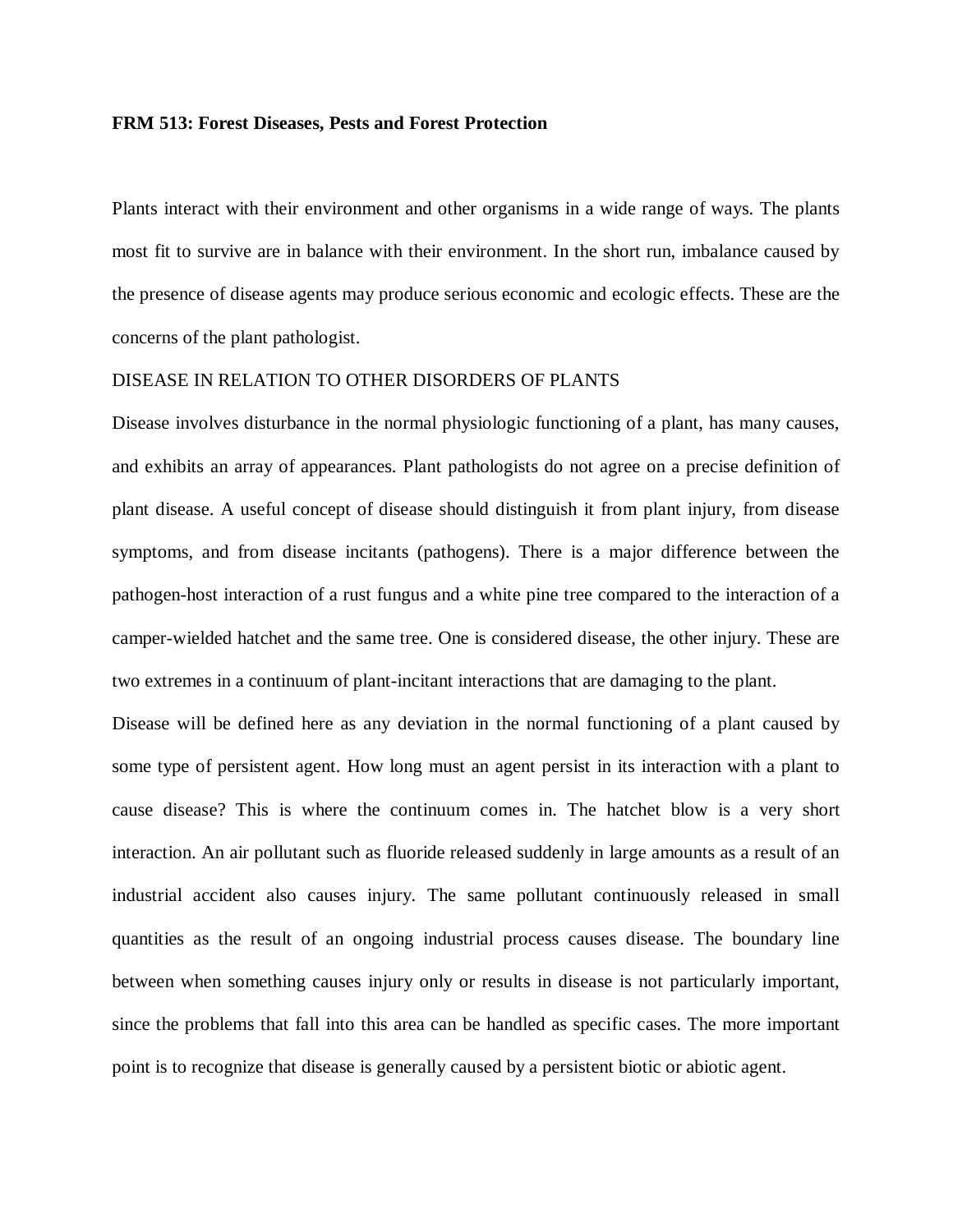Any agent that causes disease is called a pathogen. As we shall see, pathogens may be either biotic agents such as fungi or abiotic agents such as air pollution. Some pathogens are parasites, but not all parasites are pathogens. Any organism that lives on and derives nutrients from another organism is a parasite. Only those parasites that cause a disruption in the normal physiological function of the host are called pathogens.

SYMPTOMS OF TREE DISEASES AS A REFLECTION OF DISTURBED PHYSIOLOGICAL FUNCTION

Disease symptoms resulting from the interaction of specific pathogens and hosts are characteristic signatures of the pathogen and host. The plant pathologist can often readily recognize the presence of a specific pathogen based on symptoms alone. Why are symptoms so characteristic?

The symptoms of diseases are expressions of disturbed or abnormal physiology of the host plant. The woody plant has evolved a complex structure to separate and yet tie together various functions necessary for competitive survival. In Fig. 1-1, an elementary understanding of the structure and function of the woody plant is superimposed on the diagrammatic tree. There is a division of function, and therefore a limit to the range of expression, which various parts of trees can produce in response to invasion by pathogens.

Along the right and left columns of the diagram are listed the various abiotic and biotic agents of disease. At the center top a third category of diseases, declines, is tied to both biotic and abiotic agents. The center portion of, the diagram relates the physiological functions of various parts of trees with the general categories of disease.

The biotic pathogens have evolved to fit into specific niches. A fungus that has evolved the capacity to survive by competing with soil microorganisms and the responses of tree roots is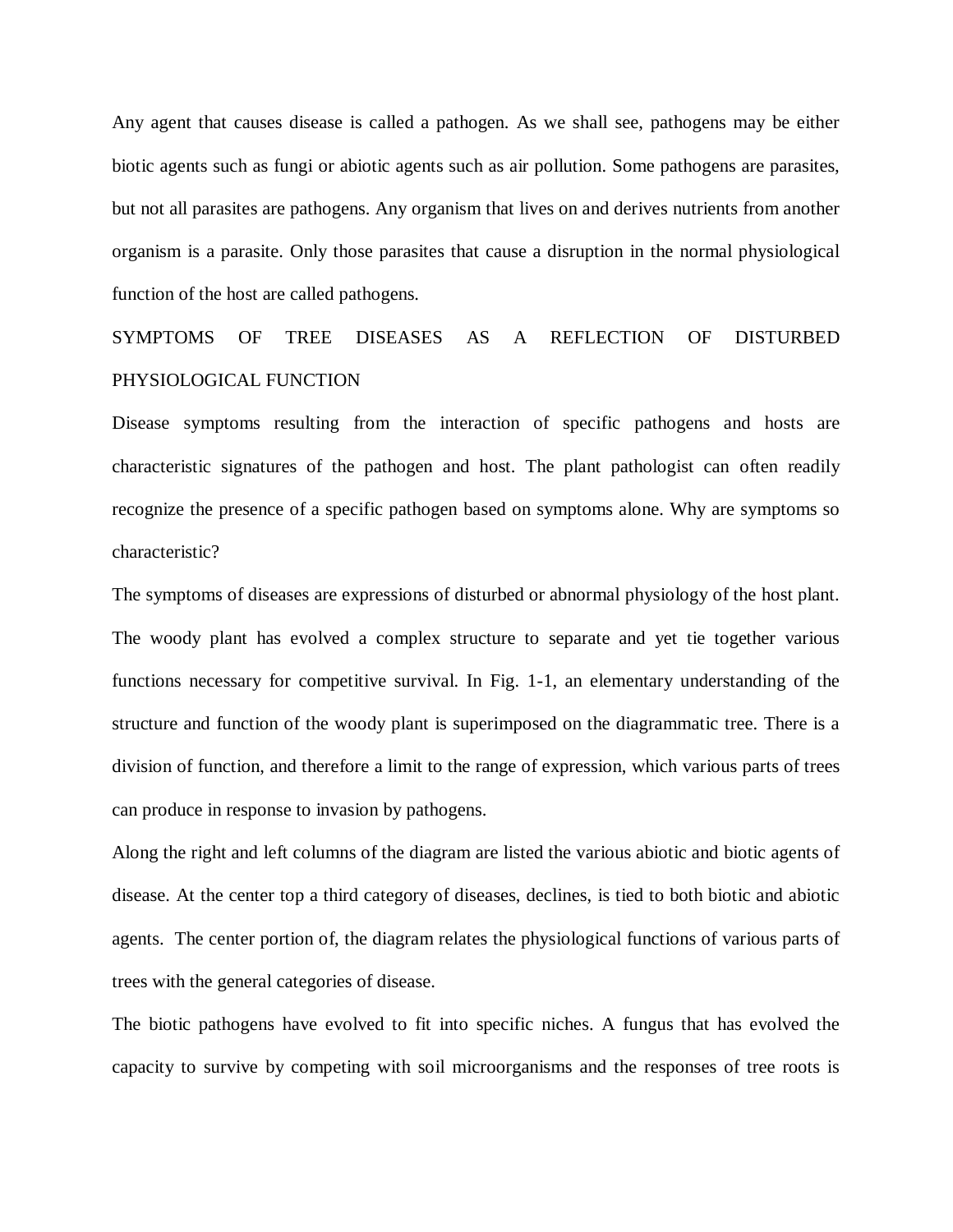most likely to be found causing a disease of the roots. If we recognize the function of roots, we see why root problems produce characteristic symptoms of decay and necrosis of the root system and an overall appearance of mineral deficiency in the rest of the tree. Pathogens that disrupt DNA-directed meristematic cell division result in cancerous-like growths called galls.

Pathogens that parasitize the cambium, phloem, and sapwood xylem cells for available sugars and other nutrients result in the death of the invaded area. Death of a localized stem area prevents secondary growth in the affected area. The bark may change color. A depressed area on the stem results from the lack of stem enlargement in the diseased area. As the stem is being completely girdled by the invasion of an aggressive canker fungus, the roots are the first remote part of the tree to deteriorate. The canker interrupts the production and maintenance of functional phloem. Heart rot pathogens have evolved the capacity to utilize the cell-wall materials of woody plants

(i.e., cellulose and lignin). They differ from saprobic decay fungi in that the heart rot fungus is able to tolerate the dynamic chemical and morphological defense mechanisms of the living stem. The saprobic decay fungi do not compete well against the chemical and morphological defenses of a vigorous living stem. Therefore, they successfully invade dead or dying branches, large wounds" and eventually the dead or dying tree. The effects of decay or rot fungi are to weaken the structural integrity of the stem, roots, or branches.

Vascular wilt pathogens are adapted for survival in vessels of the sapwood xylem. Disruption of xylem vessels by wilt pathogens reduces the capacity of the vessels to translocate water from the roots to the top of the transpiring tree. During hot, dry periods, insufficient water is translocated to the leaves, causing them to wilt and die.

Foliage diseases affect the photosynthetic activity of trees. Viruses induce subtle color changes such as mottling and chlorosis, as well as other morphological and metabolic abnormalities.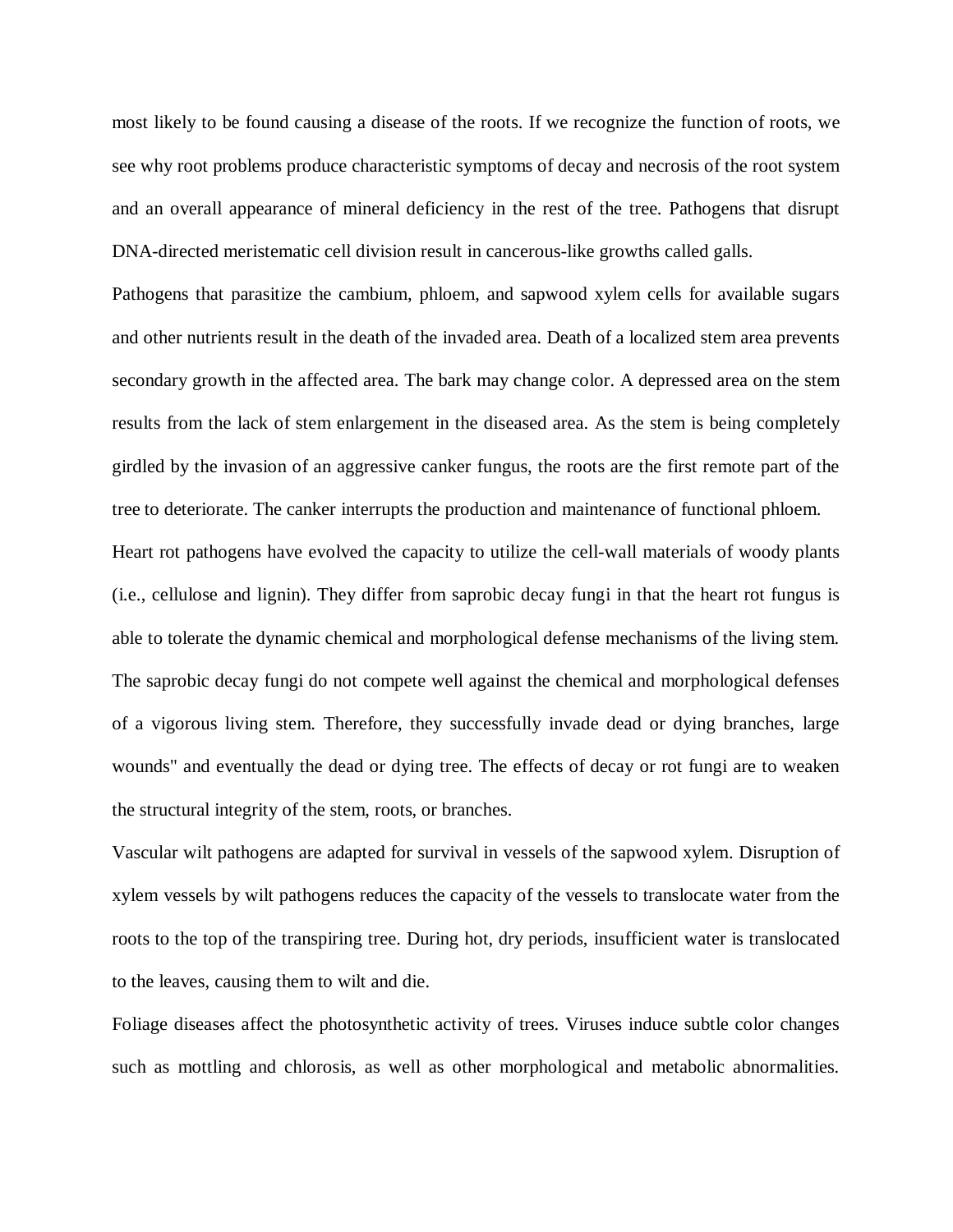Obligate parasites such as rust and mildew fungi disrupt photosynthetic activity without causing serious mortality of leaves. Other fungi and bacteria cause necrosis of invaded portions, thereby reducing the effective area of the leaf. Abiotic toxicants, including salt, pesticides, and air pollutants, accumulate in leaves, disrupting or reducing photosynthetic activity.

Chlorosis (yellowing) of foliage may result from the direct effects of biotic and abiotic factors on leaves or the indirect effects of biotic and abiotic factors on roots. The most common symptom of mineral deficiency in plants is chlorosis.

Shoot blight is caused by microorganisms that aggressively parasitize succulent, rapidly growing shoots. These fungi and bacteria are also foliage and canker pathogens. They may gain access to shoots through infection of foliage, flowers, or succulent shoots, and may persist as stem cankers at the base of the infected shoot. The effect of shoot blight on young seedlings is more pronounced because killing the terminal shoot may destroy a great deal of the aboveground portion of the plant. As trees get larger, the killing of a shoot or shoots induces lateral buds to take over and compete for dominance as the new leader. A bushy-crowned tree may result from the inability of one lateral to gain dominance, or from the successive deaths of new leaders.

Reduced growth may occur as a consequence of the effects of anyone or a combination of the problems discussed above. Reduced growth is also a characteristic symptom of decline diseases. Reduced growth may be the only aboveground symptom of some destruction of the root system. But reduced growth is a very subjective symptom, which may not be caused by disease agents. One must keep in mind that the capacity to grow is a combination of the age, genetic makeup of the tree, environmental effects on those genes, and possible pathogen~.

Although the profile of a tree has been emphasized in developing this introduction to disease symptoms as a reflection of disturbed physiological functions, it is appropriate also to think of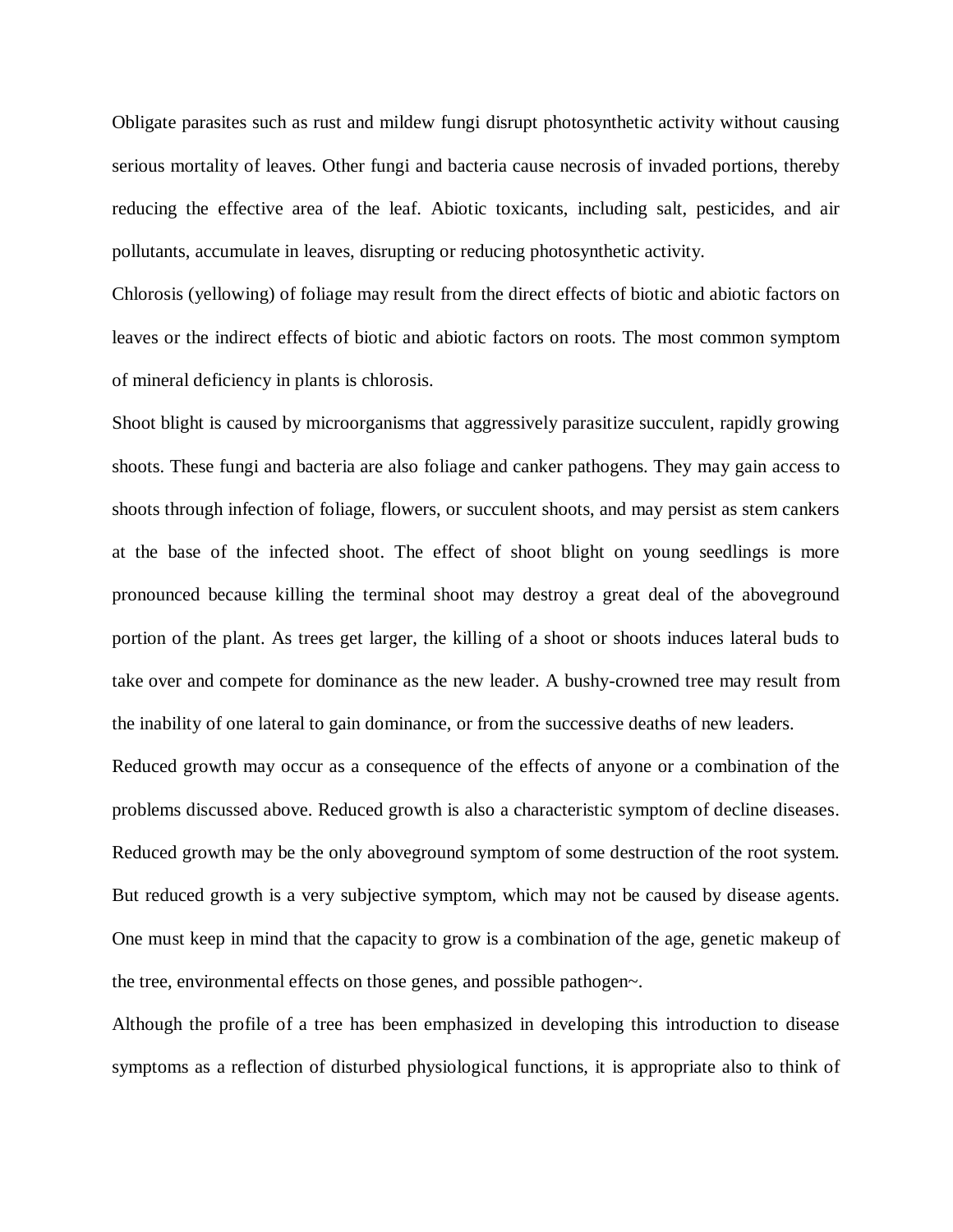the functions of a tree in cross section. The tree stem is a complex structure consisting of (1) inner xylem (heartwood), functioning basically for structure; (2) outer xylem (sapwood), for storage and translocation of water; (3) cambium, as the meristematic layer of cells which, by mitotic division, produces xylem cells on one side and phloem cells on the other; (4) phloem, as a region where photosynthetic~ products, produced in the leaves, are translocated down to the stem and roots; and (5) bark, as a protective envelope of dead cells surrounding the living cells and providing a physical as well as a chemical barrier to invasion by microorganisms. Bark cells are produced from a cork cambium (phellogen) layer between the phloem and the bark. As the tree enlarges the cork cambium becomes interrupted. The interrupted cork cambium produces the rough or platy bark characteristic of older trees. This is a rather simplified characterization of the stem cross section, but it gives a framework on which one can impose the activity and effects of various diseases of the stem and branches.

This quick survey of disease as a reflection of disturbed physiologic function is meant simply as an overview. Subsequent chapters provide details regarding the interaction of pathogens and hosts.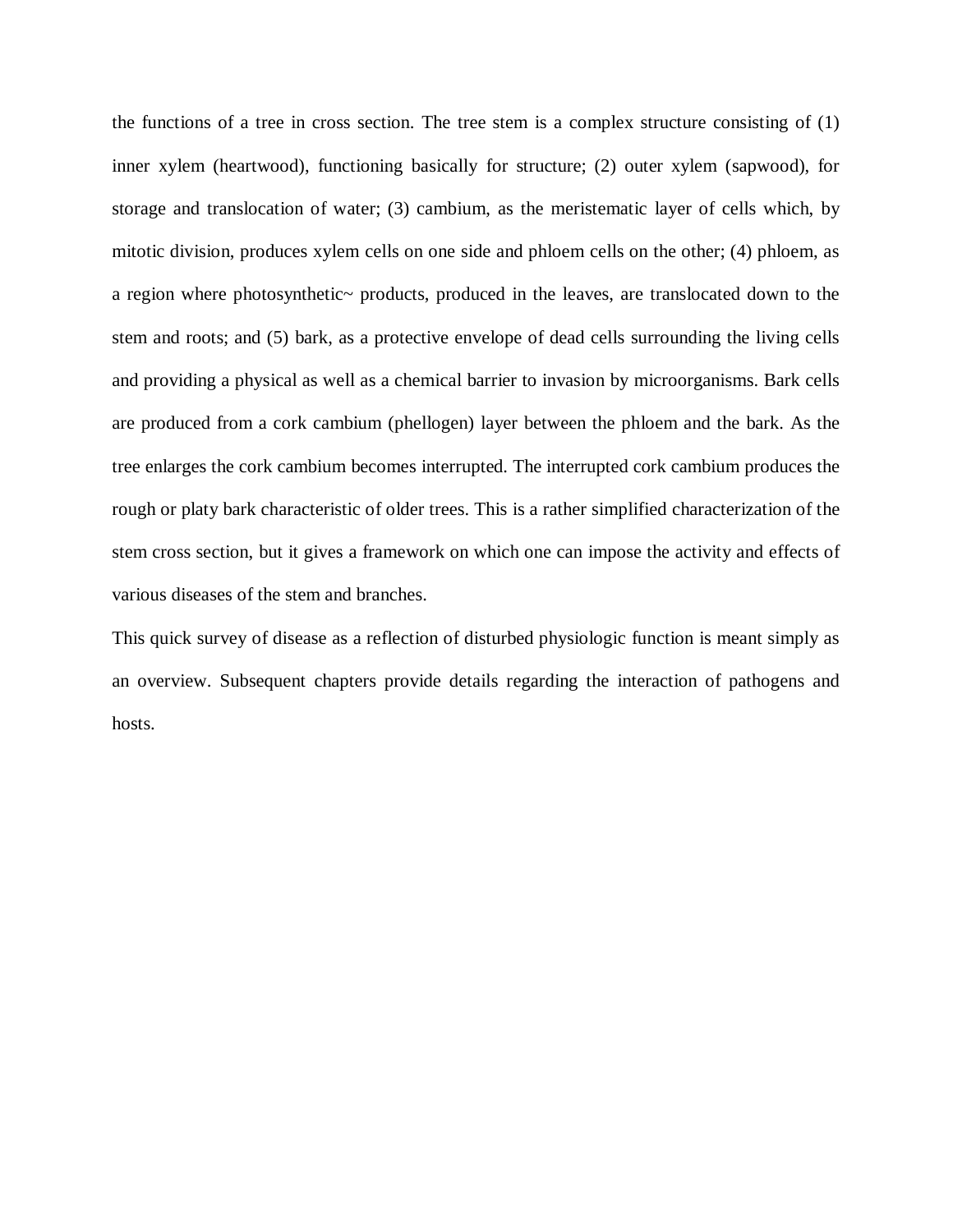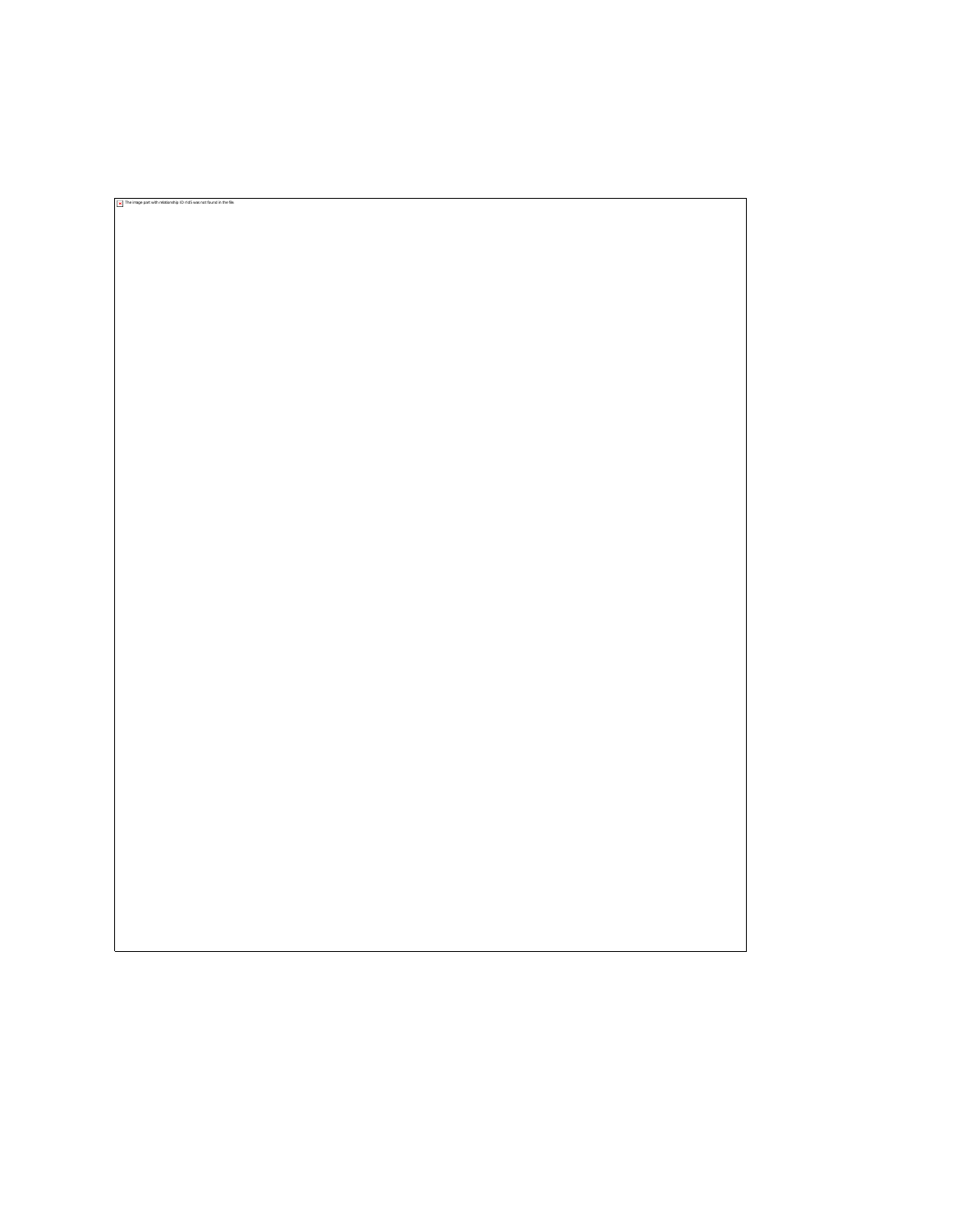# PROOF OF PATHOGENICITY

Proof of the pathogenicity of specific biotic agents has generally been accomplished by the following set of procedures originally proposed by Robert Koch (1843-1901). The modified procedures are as follows:

1. There must be constant association of the suspected causal agent and the disease.

2. The suspected causal agent must be isolated and grown in a pure culture.

3. When inoculated into healthy plants, the agent that has been isolated must induce the disease.

4. Re-isolation from the disease-induced plants must yield the same causal agent.

Certain modifications of the procedures are necessary for specific types of disease agents that cannot be cultured - viruses, nematodes, mycoplasms, and some fungi.

# . CATEGORIZING TYPES OF TREE DISEASES

# Biotic Plant Disease

Biotic plant disease is the product of the plant, the pathogen, and the environment (Fig. 1-2) interacting over time. It is important to recognize that all three factors interact to produce diseases and that we may therefore prevent or control diseases by manipulating anyone of the three. It is also important to recognize the time factor. Some diseases develop quickly within a plant; others develop slowly. There is also a time factor related to the spread and increase of the pathogen population within the host population.

By tradition, plant pathology is concerned with all diseases of plants except those caused by insects. This is a very artificial separation of an important group of pathogens. In actual practice, a useful plant pathologist liust also recognize and understand insect-plant interactions.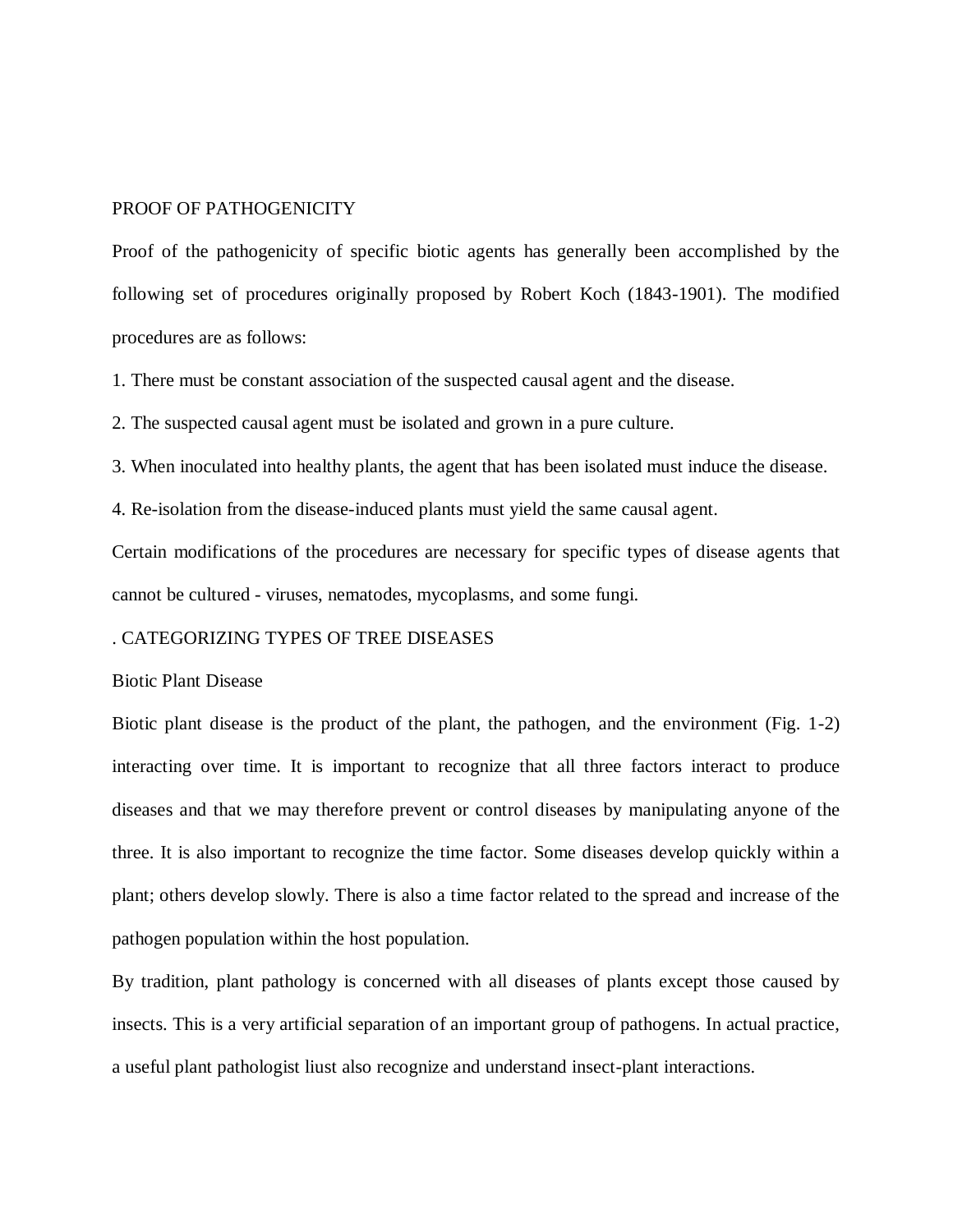

Environment



Abiotic Plant Disease

Diseases can also be caused by abiotic agents such as high or low temperature, phytotoxic gases, nutritional imbalance, soil-oxygen deficiency, moisture stress, and other abiotic factors. Abiotic diseases are sometimes very similar to injury, so that separation of disease from injury is often more academic than practical.

Decline Plant Disease.

Major emphasis in plant pathology has been directed toward single biotic or abiotic primarycausal-agent diseases. There is a third category of diseases, called declines, which result not from a single causal agent but from an interacting set of factors (Figure 1-3). Terms that denote the symptom syndrome, such as dieback and blight, are commonly used to identify these diseases.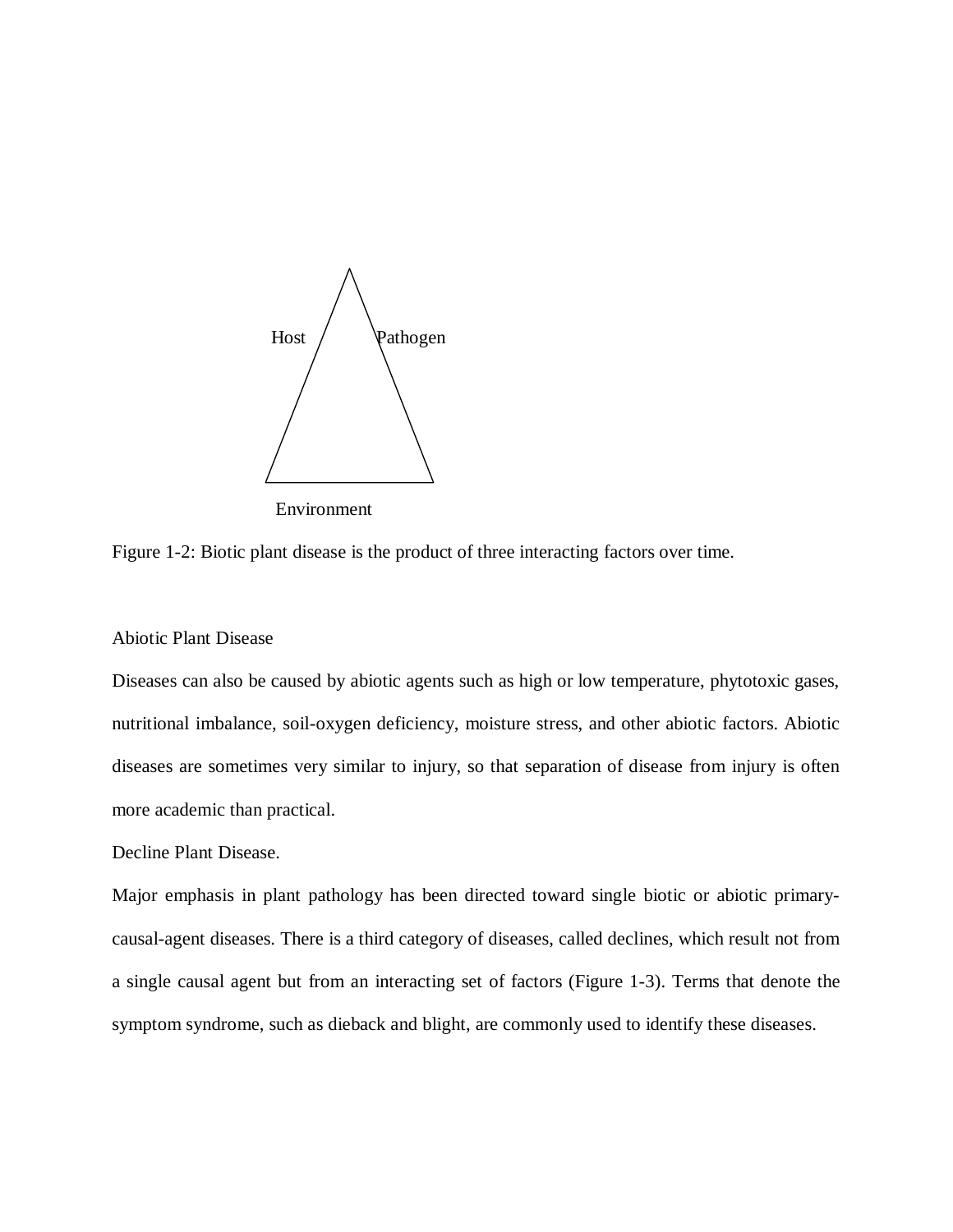

Viruses (interacting with) Climate Drought Root-decay fung

Soil factors Salt



# PREDISPOSING INCITING CONTRIBUTING



Long-term factors: Short-term factors: Long-term factors: Genetic potential **Insect defoliation** Bark beetles Age Air pollutants Canker fungi Air pollution Mechanical injury

Figure 1-3 Factors influencing declines.

# RECOGNITION OF BIOTIC, ABIOTIC, AND DECLINE DISEASES

The reasons for separating disease into three groups will become more evident once an understanding of each of the three types has been developed, but a few generalizations may be helpful at this point. If we shift from the theoretical concept that three types of disease exist to the practical question of how a person involved in the management of trees recognizes the three types, the concept should be more understandable.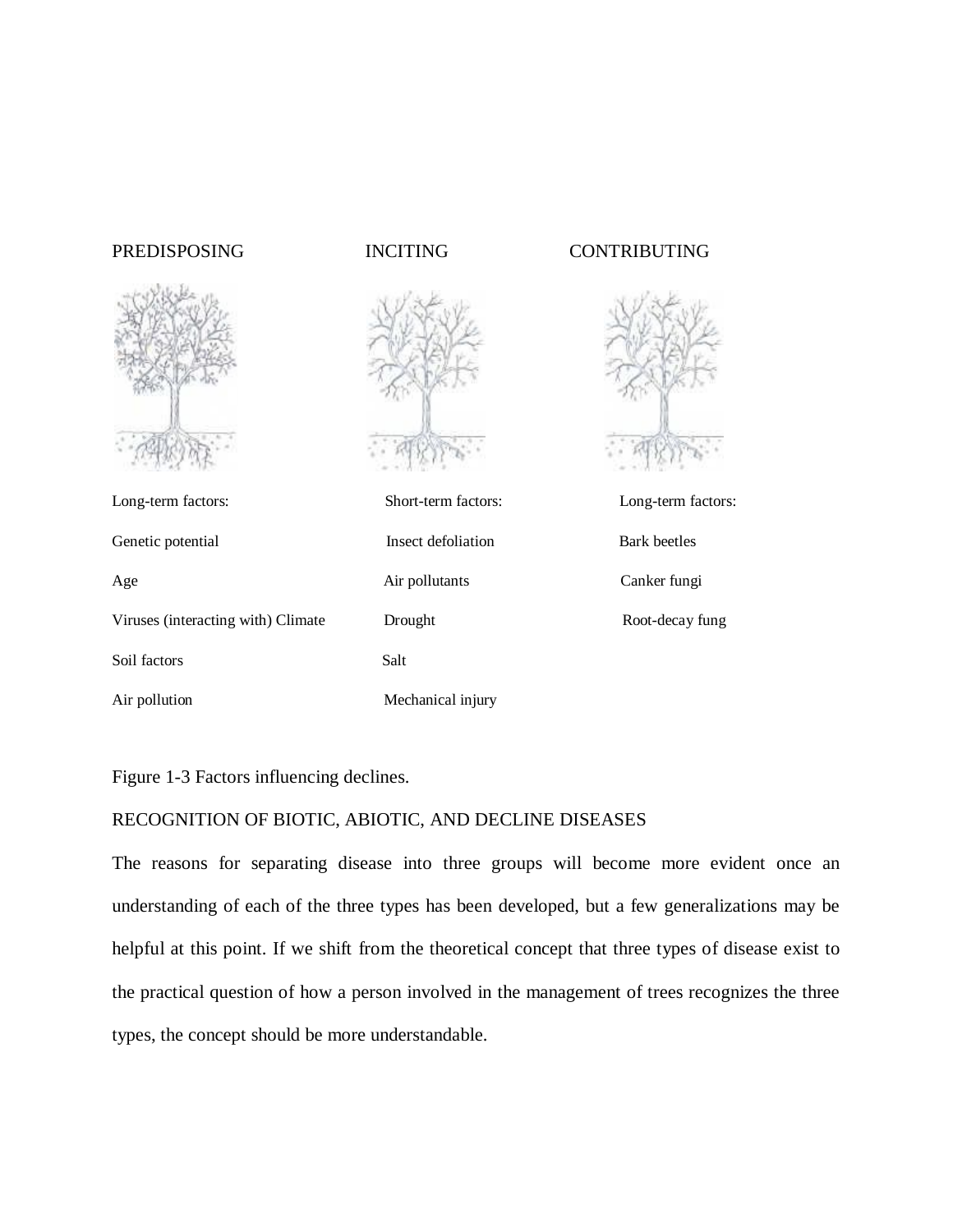One must look at both the diseases of individual trees and the diseased trees in a population to recognize differences among the three categories of disease. The biotic, abiotic, and decline diseases will be compared using four criteria: symptoms, signs, host specificity of disease, and spatial distribution.

# Symptoms

Biotic agents of disease produce symptoms on specific plant parts. The affected parts are usually not randomly distributed on the plant; more often. only a portion of a plant is affected. Environmental or inoculum dispersal factors Day account for the unevenness of disease symptoms. A progressive invasion of tissues is also a good symptom of biotic-induced disease.

Abiotic disease may or may not be plant-part-specific but is usually uniform in its symptom expression on the plant. There may be exceptions to a general distribution throughout the plant, caused by portions of the plant not being exposed. For example, the lower branches of a tree may be covered with snow and therefore not exposed to salt spray or the desiccating effects of winter winds. Abiotic disease does not generally occur as a progressive invasion like biotic infection, so that evidence of callous ridges on stem infection, or necrosis of leaves surrounded by chlorotic or other colored tissue, is usually not seen.

The most characteristic symptom of decline disease is the progression of symptom expression on individual plants and between plants. Another characteristic symptom is a reduction in growth. Some trees show very slight symptoms, others are dead, and others are intermediate in condition. A range of symptom expression may also occur with biotic diseases as a result of genetic variation and the spread patterns of the pathogen.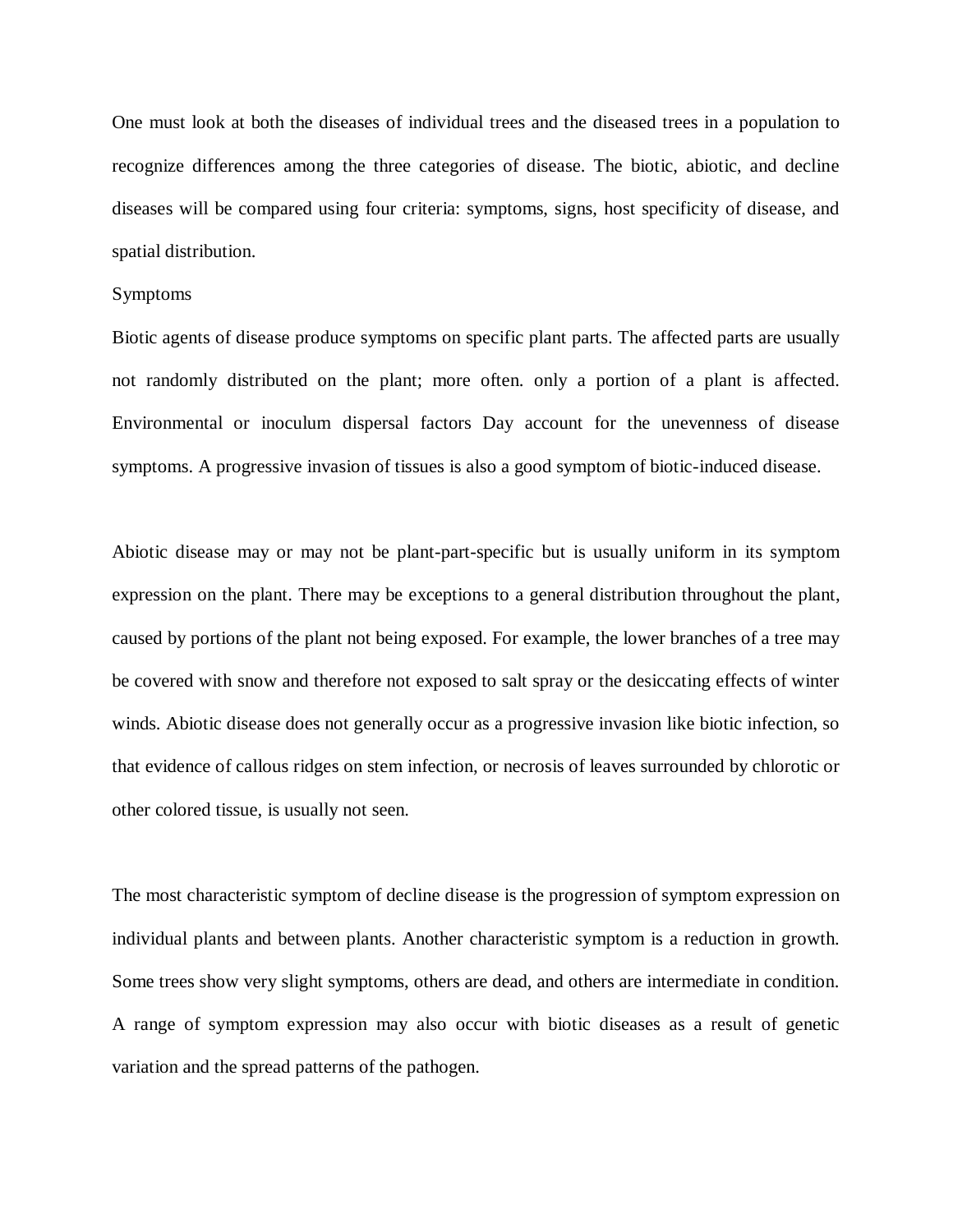Signs

Signs are fruiting or other structures of biotic causal agents of diseases. Signs are most useful with fungal-induced diseases. The fungus can be identified and recognized as a causal agent of disease by the presence of specific fruiting structures.

With abiotic diseases, a confusing array of fungal structures may be seen. These can be identified and recognized as known saprobic organisms and are therefore not signs of tree pathogens.

Signs associated with decline diseases are not uncommon either. Some of these may be the confusing saprobes such as those often found on trees suffering from abiotic diseases, and others are facultative or weak parasites that contribute to the decline. Identification of a specific organism as a known contributor to declines is a good indication of decline disease.

### Host Specificity

Biotic diseases are usually host-specific or occur on limited numbers of related or unrelated hosts. This concept fits best for fungal and bacterial pathogens. The most characteristic feature. of abiotic disease is the occurrence of similar symptoms on two or more totally unrelated hosts. Decline diseases are host-specific problems, but more than one tree species in a region may have its own specific, decline syndrome.

### Spatial Distribution

Biotic diseases, because they are caused by infectious agents, usually show a clumping distribution pattern of diseased individuals. Inoculum produced by diseased individuals is most concentrated around the diseased individuals, thereby contributing to a higher incidence of disease in localized areas. Only with initial infection caused by inoculum dispersed from a distance does the distribution of disease approach randomness. Topographic features that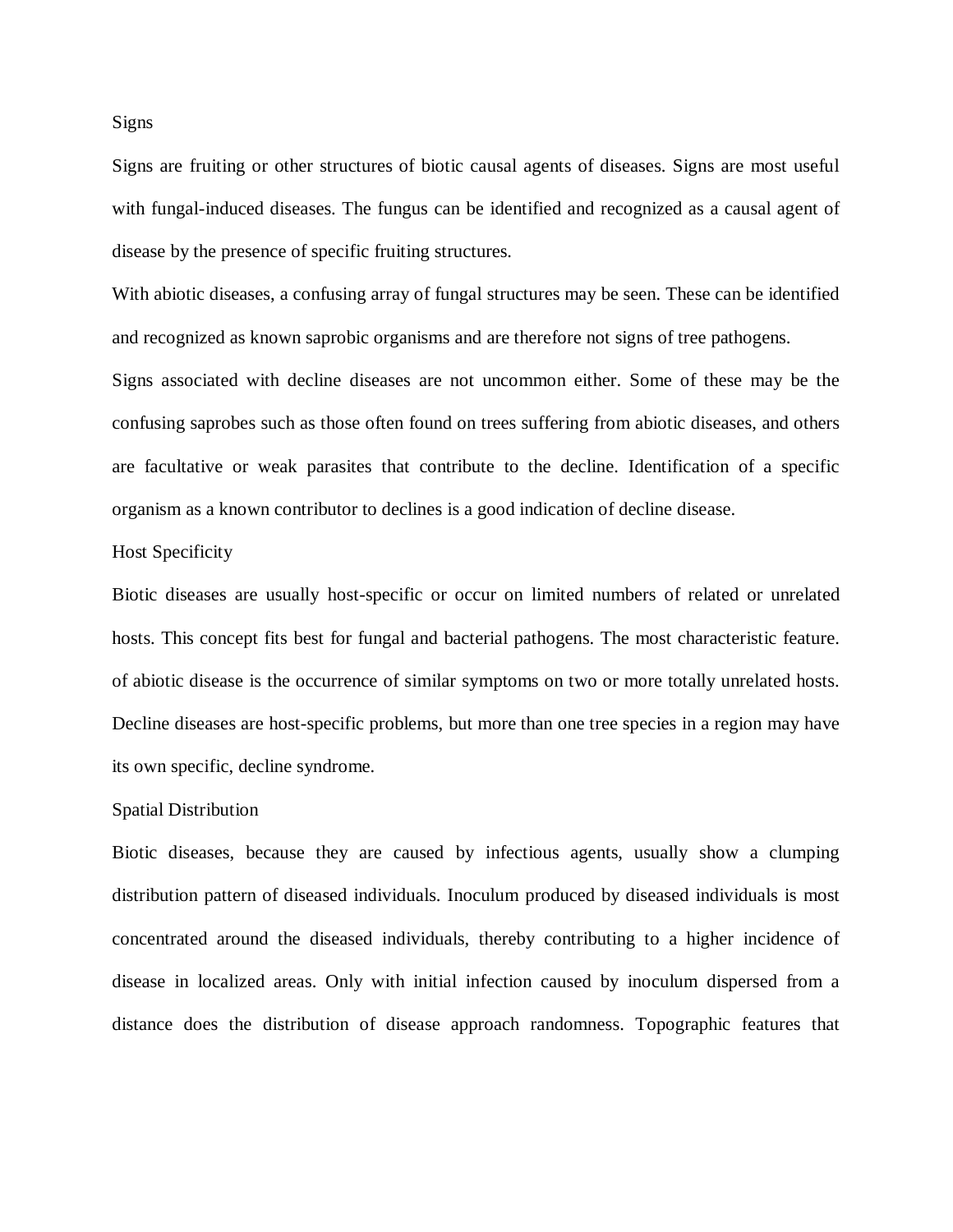produce moisture or temperature conditions favorable for inoculum production, dispersal, and infection may contribute to clumped disease distribution patterns typical of biotic disease.

Abiotic disease is usually random in a population except when the agent is distributed in a nonrandom fashion. For example, a point source of pollution will produce a progressive intensification of symptoms as one nears the source. Over distance, the distribution of symptoms is progressive, but at a given distance the individuals affected will be randomly distributed. Decline diseases have a random symptom distribution pattern within a given location.

All three types of diseases occur nonrandomly if one looks at a region as a whole. Thus, differences from one stand to another can be caused by many factors - site, environmental, and genetic factors of the host, to name just a few.

# **Damping-off**

Damping-off of seedlings is caused by fungi in the genera *Phytophthora, Pythium, Fusarium* and *Rhizodonia.* Damage can be extensive in wet springs or poorly drained soils. Damping-off results in death of succulent seedlings and root rot with associated stunting in older seedlings.

**Hosts:** Conifer seedlings.

**Recognition:** Pre-emergent damping-off is characterized by failure of seedlings to emerge due to the infection and decay of the young radicals. Post-emergent damping-off is characterized by infection and decay of succulent stem tissue at or just below the ground line causing seedlings to fall over. At the point of infection, the stem is watersoaked and necrptic. Root infections of slightly older seedlings may also occur causing partial or total decay; in these cases seedlings may remain upright after dying. No visible signs of fungi are seen on damped-off seedlings. Fungi are easily cultured from infected seedlings and can be separated from one another by differences in spore and mycelium characteristics.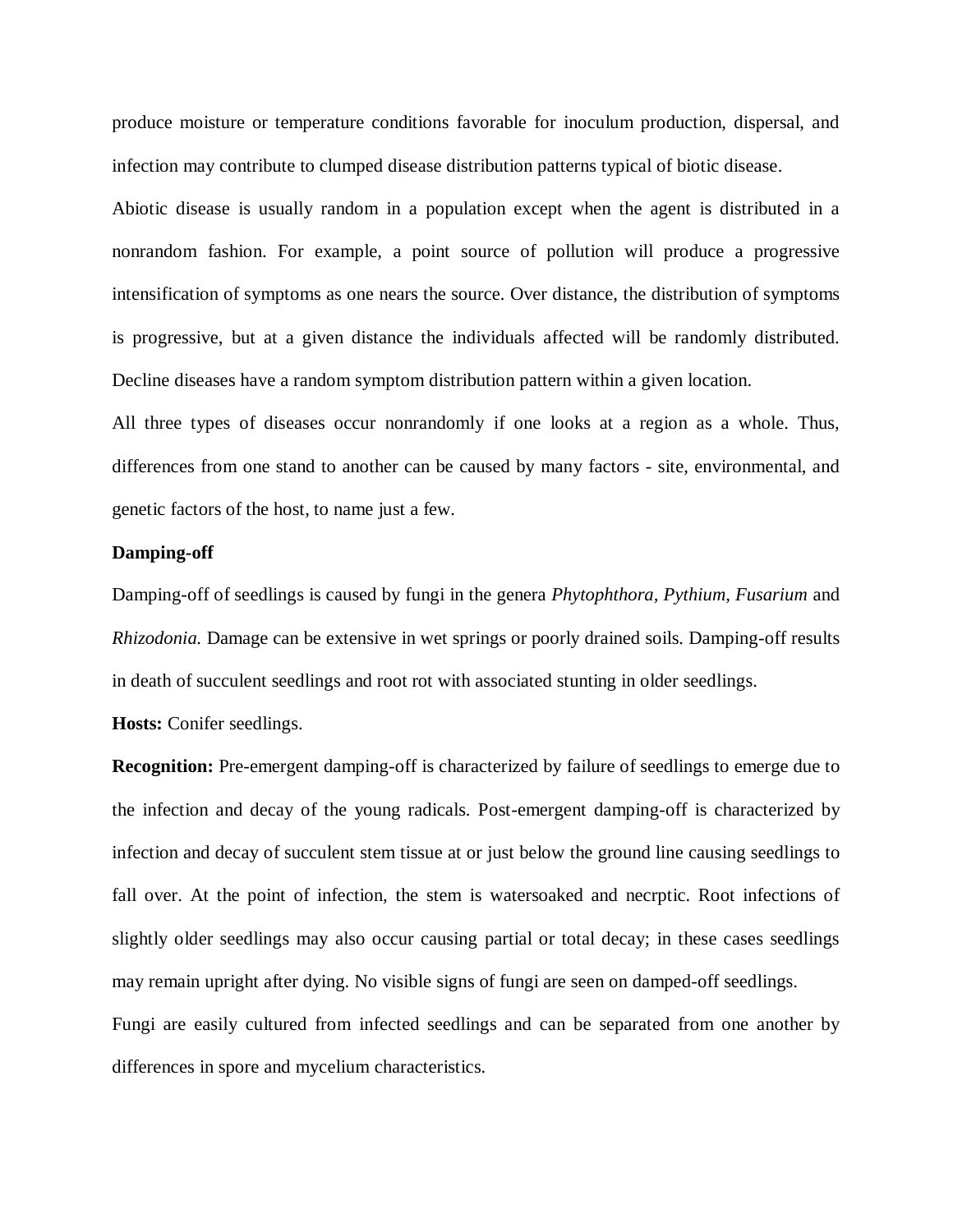**Disease Spread:** Damping-off fungi are soil inhabitants, surviving either as dormant spores or mycelium in organic matter. After the seedlings are infected, additional mycelium or spores are formed within seedling tissue so that the population of damping-off fungi increases with each successive crop of trees. Generally, high moisture and high soil pH favor damping-off. Infection by damping-off fungi is usually most severe in very young, succulent seedlings, but these fungi may attack roots of older woody seedlings as well. The disease can be spread by movement of infested soil and seedlings.

**Management:** Nursery beds with high damping-off fungi populations should be fumigated prior to sowing. Avoid excessive movement of soil between fumigated and nonfumigated areas. Provide good drainage. Maintain acid soil (pH 5.5). Seed treatments have not proven to be consistently effective in preventing damping-off losses. Soil drenches with registered fungicides may be effective if applied soon after sowing.

**May be Confused With:** Heat injury, wind injury, non-germinating seeds.

# **Armillaria Root Rot**

Armillaria root rot, also called shoestring root rot, is caused by the fungus Armillaria mellea. This is the most common conifer root rot. Infection results in growth loss, root and butt rot, uprooting, and tree killing.

**Hosts:** Virtually all trees and other woody species.

**Recognition:** Decline in growth increment, foliage yellowing, distress cone crop, heavy resin flow at tree base, tree death; early decay appears as a watersoaked area with tiny pockets; advanced decay is a yellow stringy rot; butt rot sometimes develops in non-resinous hosts, especially hardwoods.

Disease centers contain numerous stubs, snags, and dying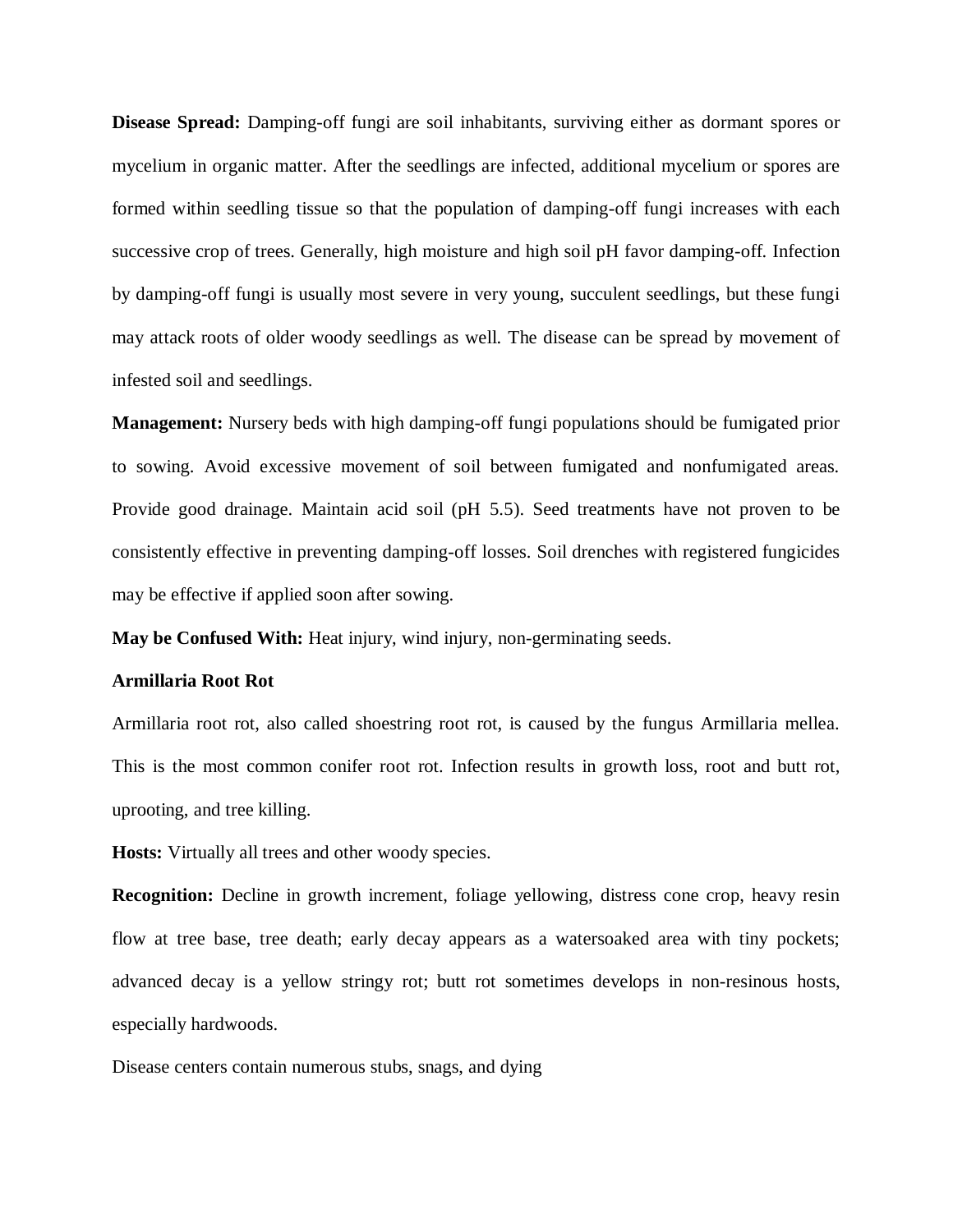trees. White mycelial sheets often shaped like fans developed under bark of roots and lower bole; rhizomorphs (black or brown shoestring-like structures) form in the same areas; mushrooms are golden-yellow with a ring on the stem and grow from infected material in the fall.

**Disease Spread:** The fungus survives and grows in old stumps or dead trees; rhizomorphs are formed and grow through the soil to infect the roots of new hosts; spread also occurs across root contacts and grafts; spread by spores is negligible. Conifers develop resistance to the disease at age 20- Disease centers usually occur around infected stumps of the former overstory. Secondary attack by bark beetles is common. Frequently occurs on trees affected by other root diseases.

**Management:** Maintain vigorous growing stock. In severely diseased areas, plant or favor species that appear only lightly or not affected; remove stumps of infected trees to sanitize severely infected sites. Do not thin severely infected areas**.** Precommercial thinning or harvesting and stump removal may be necessary to sanitize severely infected sites. Normal tree harvesting does not reduce or prevent infection and may aggravate the problem. Infected trees should be treated in recreation areas.

**May be Confused With:** No other disease or insect if mycelia fans are present.

# **Insects**

Several kinds of insects attack living trees, logs, lumber and finished wood products for food and/or shelter. These pests include various termites, ants, and beetles.

**Termites** - Termites use wood for food and shelter and are the most destructive of all wood insects.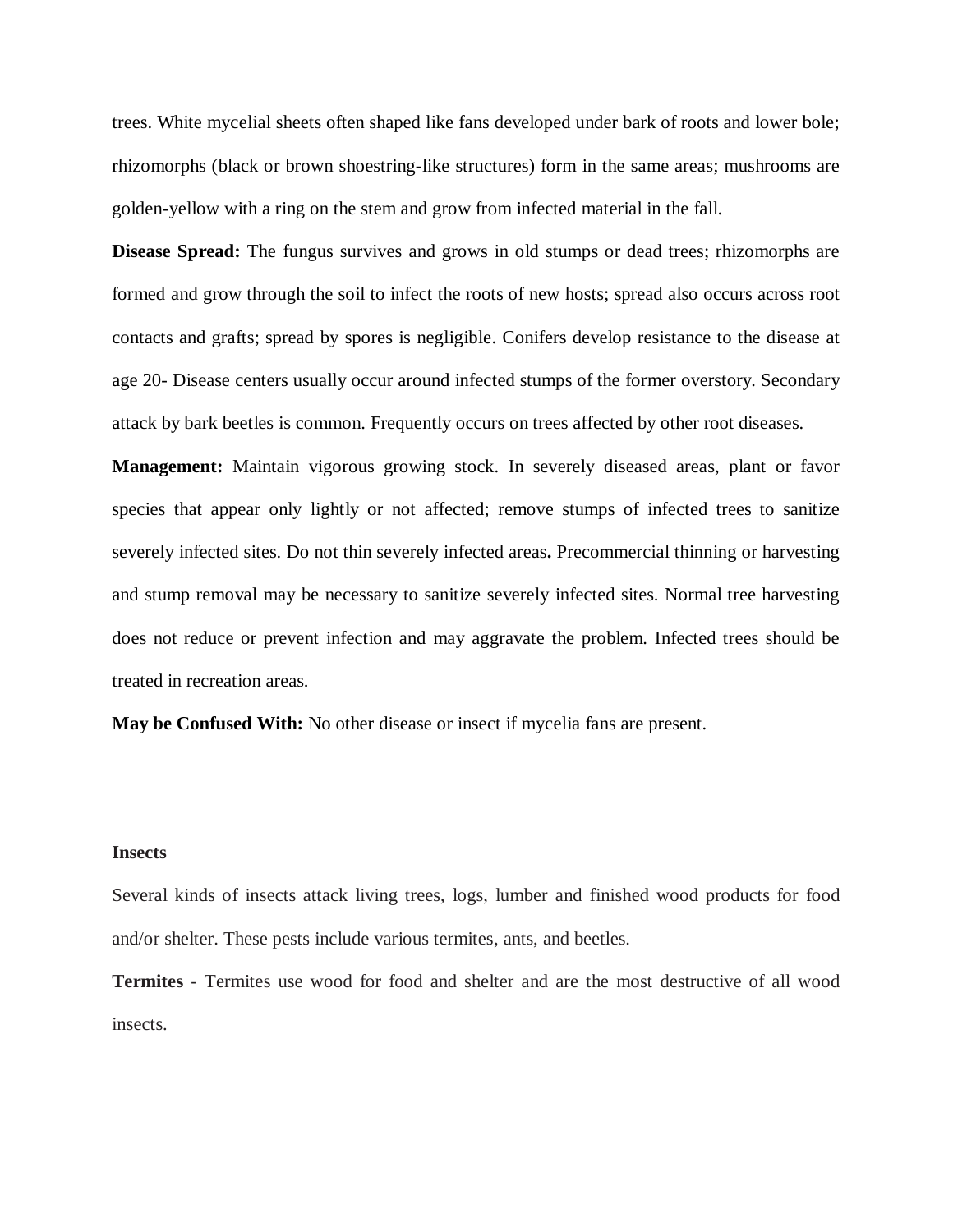Ants cannot use wood for food, but they are often confused with termites because the two look somewhat similar. However, there are several distinct differences in their physical appearance. Ants have 'elbowed' antennae; termites do not. Ants have narrow waists whereas termites' bodies are broad. Ants' wings have few veins and the hind wings are smaller than the front wings. Both pairs of termite wings are similar in shape and size and have very small veins. Termites are divided into three major groups.

\* Subterranean or ground-inhabiting termites

\* Drywood Termites

\* Dampwood Termites

*Subterranean Termites -* These termites attack wood products in buildings and other wood products throughout most of continental United States, but most damage occurs in the warm, southern coastal regions along the Atlantic Ocean and Gulf of Mexico. At certain seasons of the year, winged males and females are produced by the termite colony. They swarm, mate, lose their wings, and attempt to begin a new colony in the soil. Termites build tunnels through earth and around obstructions to get to a source of food (either sound or decaying wood). They also require a constant source of moisture – usually obtained from the soil.

The presence of subterranean termites may be noted by: \* the swarming of winged, ant-like insects and the discarded wings observed after swarming \* earthen shelter tubes built over masonry or other foundations to a source of wood \* the presence of white workers when termite shelter tubes are broken open \* the hollowed-out condition of badly infested wood products

*Drywood Termites -* Drywood termites are found naturally only in Hawaii, Puerto Rico, and in a narrow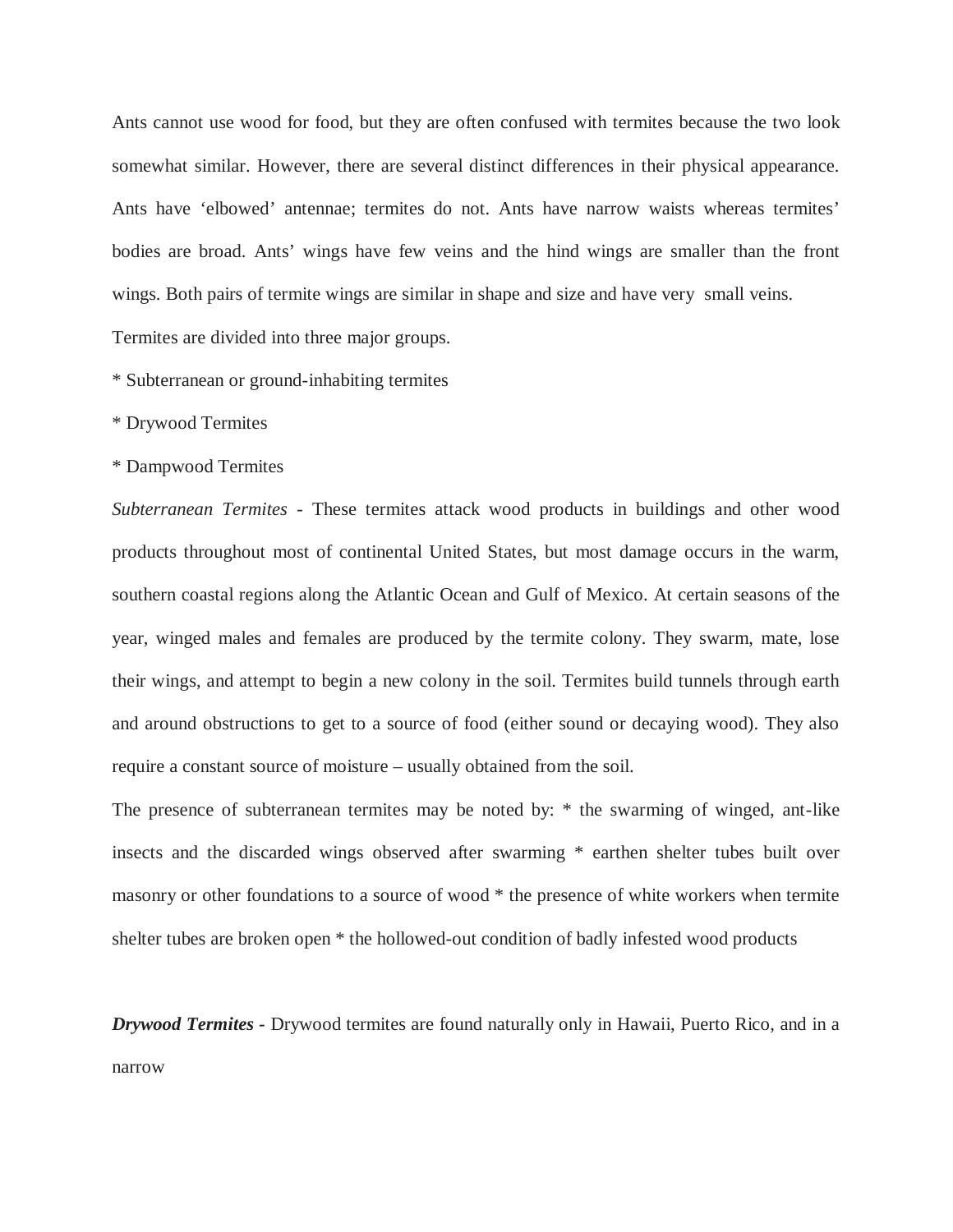strip of land extending from southern California and Texas to Florida and along the Atlantic coast to Virginia. After swarming, drywood termites enter cracks and crevices in dry, sound wood. In excavating their galleries, they occasionally discharge oval-shaped fecal pellets through temporary openings in the wood surface. The ability of the drywood termite to live in dry wood surface. The ability of the drywood termite to live in dry wood without direct contact with the soil increases its menace. However, it reproduces slowly and does not destroy wood as quickly as the subterranean termite.

*Dampwood Termites* **-** Dampwood termites are a serious pest along the Pacific Coast. They do not require contact with the soil, but do need wood with a high moisture content.

# **Ants**

Carpenter ants may be black or red. They usually live in stumps, trees, or logs, but often damage poles ar structural timbers set in the ground. Elevated portions of buildings, such as windowsills and porch columns, are susceptible to damage. Carpenter ants use wood for shelter not for food. They usually prefer wood that is naturally soft or has been softened by decay. The galleries are large, smooth and, unlike those of termites, are free of refuse and powdery wood. Mounds of sawdust indicate their presence.

# **Beetles**

*Powder Post or Lyctus Beetles* **-** Powder post beetles attack both freshly cut and seasoned hardwoods and softwoods. They attack the sapwood of ash, hickory, oak, and other hardwoods. Adults lay eggs in the wood pores. The larvae burrow through the wood, making tunnels form 1/16- to 1/12-inch in diameter, packed with a fine powder. after a larval period (from a few months to a year, or longer - depending on the species) and a much shorter pupal stage, newly formed adults chew holes through the wood surface and emerge to lay eggs for another brood.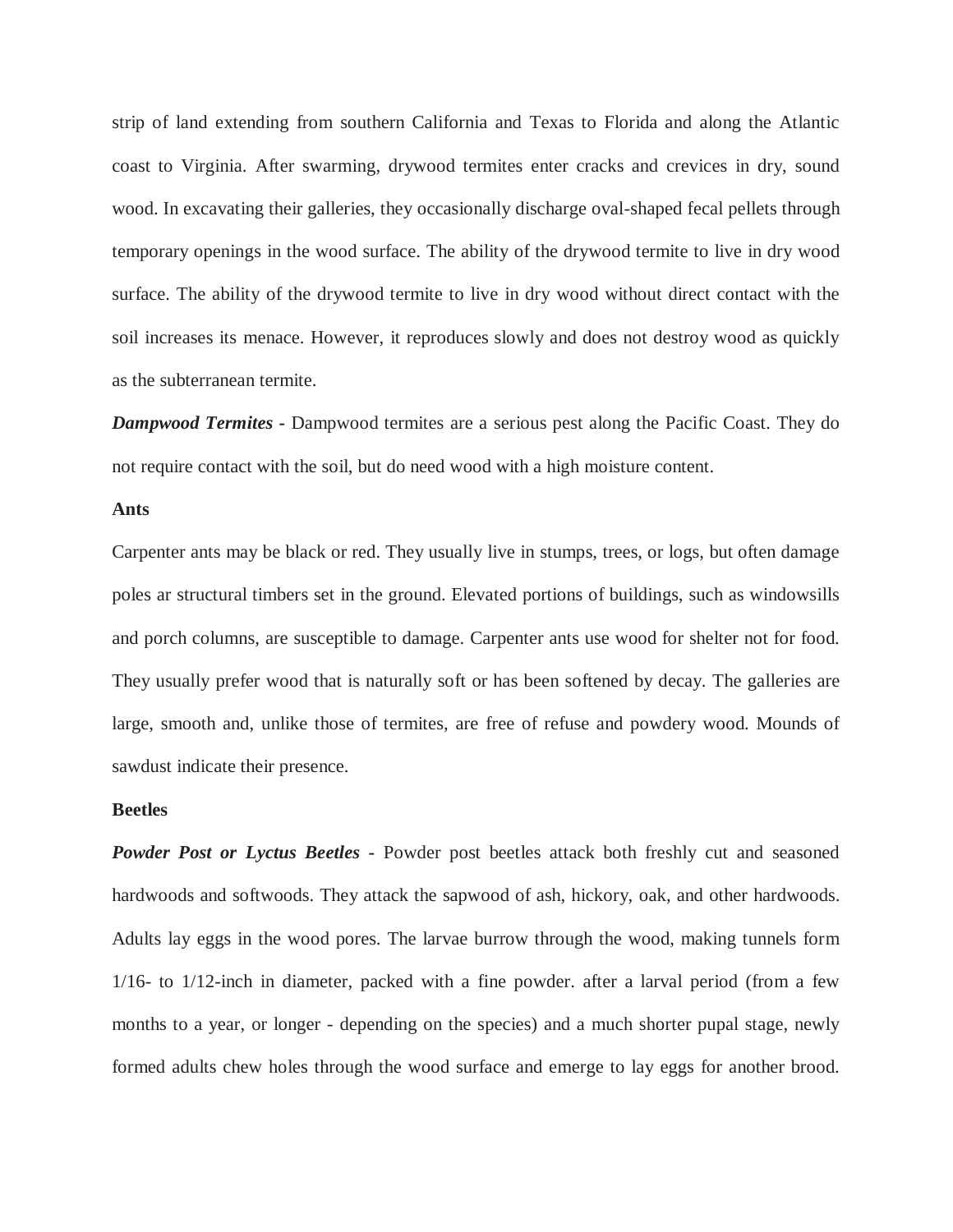Signs of damage by powder post beetles are: \* small round 1/16' holes in the surface of the wood made by emerging adults, and \* fine powder that falls from the wood.

*Anobiid beetles* **-** may attack softwoods in damp and poorly ventilated spaces beneath buildings. Eliminating the source of moisture will cause the colony to slowly die out.

*Roundheaded Borers* **-** A longhorn beetle, commonly known as the old house borer, damages seasoned pine timbers. The larvae bore through the wood. Over many years their tunneling can weaken structural timbers, framing members, and other wooden parts of buildings. Contrary to its name, the old house borer most often infests new buildings. It is found in the Eastern and Gulf Coast States. Larvae reduce sapwood to a powdery or sawdustlike consistency. They may take several years to complete their development. While working in the wood, they make a ticking or gnawing sound. When mature, the adult beetle makes an oval emergence hold about 1/4 inch in diameter in the surface of wood.

*Flatheaded Borers* **-** Flatheaded borers infest live trees as well as recently felled and dead, standing softwood trees. They can cause considerable damage in rustic structures and some manufactured products by mining into sapwood and heartwood. Typical damage consists of rather shallow, long, winding galleries that are packed with fine powder. Adults are often called metallic wood-boring beetles because of their color. They are about 3/4 inch long, with wing covers usually rough, like bark.

# **Marine Borers**

Extensive damage is done to submerged portions of marine pilings, wharf timers, and wooden boats by a group of animal organisms known collectively as marine borers. In the United States they are especially active in the warm waters of the Pacific, Gulf, and South Atlantic coasts. Untreated timbers can be destroyed in less than a year. The major marine borers are the